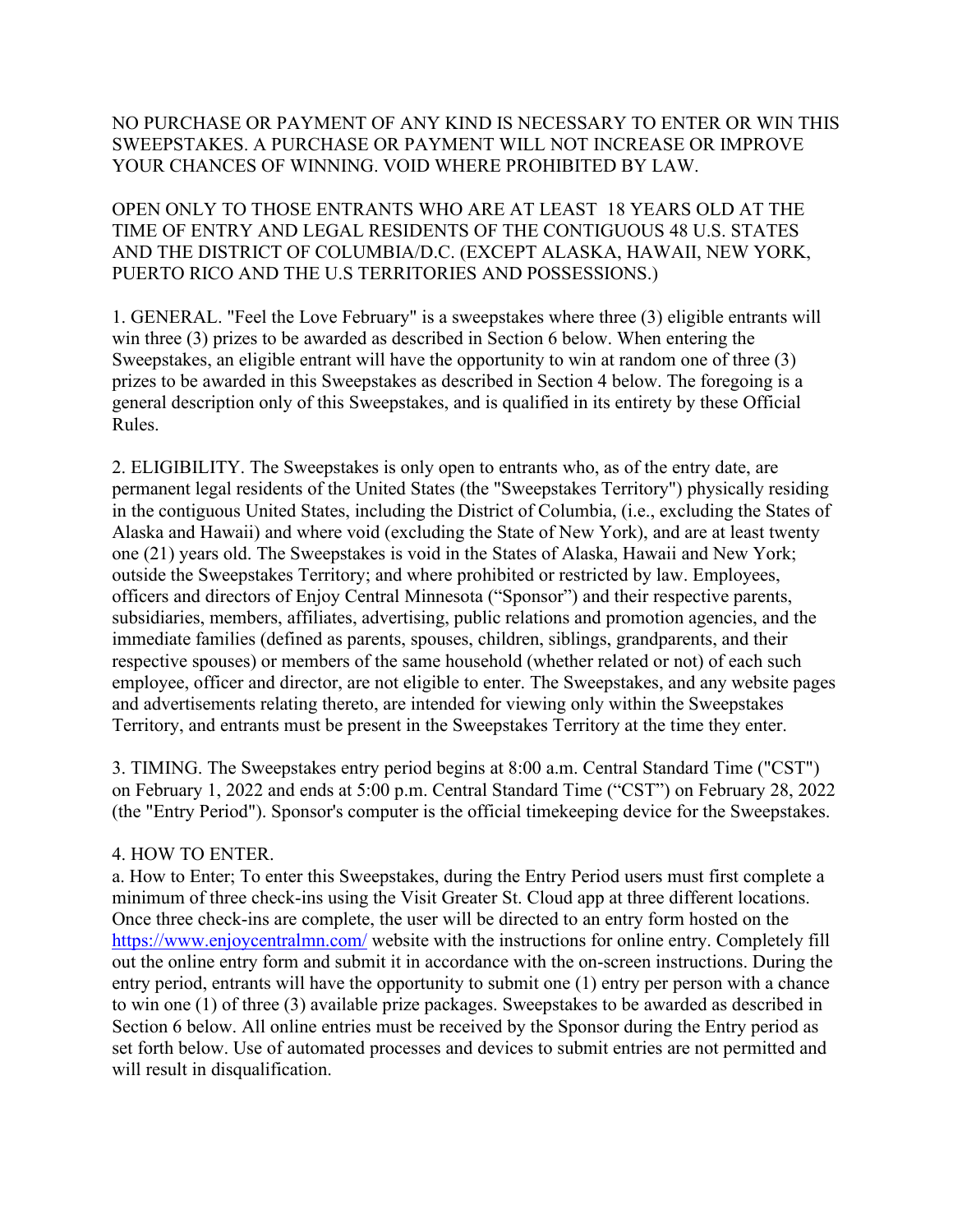In the event of a dispute as to the identity of an online entrant, the authorized account holder of the email address used to enter will be deemed to be the entrant. Potential winners may be required to show proof of being the authorized account holder. The "authorized account holder" is the natural person assigned to an email address by an Internet service provider, online service provider, or other organization responsible for assigning email addresses for the domain associated with the submitted email address. All entries will be deemed to have been made by the authorized account holder of the submitted email address. Submitting mass entries or entries generated by a script, macro, robotic, programmed, third party or use of automated devices is prohibited and will result in disqualification.

b. Entries - Generally. LIMIT: One (1) entry per person for the duration of this Sweepstakes. Entries in excess of one per person in the Sweepstakes will be voided. All entries become the exclusive property of Sponsor and none will be acknowledged or returned. Proof of online submission will not be deemed to be proof of receipt of entry by Sponsor. See Section 13 below ("Data Collection; Promotional Materials") regarding data collected in connection with an entrant's entry and an entrant's ability to opt-out of/opt-in to receiving marketing and promotional materials. All entrants and entries subject to verification prior to the awarding of a prize, as are the eligibility, age and other claims of/information provided by a potential prize winner. Sponsor reserves the right to conduct a background check on any or all entrants, and Sponsor reserves the right to disqualify any individual based on such background check if Sponsor determines in its sole discretion that awarding a prize to any such individual might reflect negatively on Sponsor or any of its Sweepstakes suppliers or partners. Entrants will cooperate with Sponsor and its representatives in connection with any and all verification and background check activities.

5. AGREEMENT TO OFFICIAL RULES AND DECISIONS. By participating in the Sweepstakes, each entrant fully and unconditionally agrees to be bound by and accepts these Official Rules and the decisions of Sponsor or its designee (including, without limitation, decisions regarding eligibility of entries, the selection of entrants and the winners, and the awarding of prizes), which are final and binding in all respects.

## 6. DRAWING; ODDS; NOTIFICATION.

a. Prizes - Subject to the terms and conditions of these Official Rules, in this Sweepstakes, during the Entry period, the Sponsor will conduct a total of three (3) drawings. Drawings consist of and is limited to the prizes as described in Section 6c below. The approximate retail value ("ARV") of the three (3) prize to be awarded in this Sweepstakes is \$300 each. The sweepstakes prize drawing will be on or after February 28, 2022 at 12pm.

b. Drawing - All eligible entries in this Sweepstakes received by Sponsor between 8:00am February 1, 2022 and 5:00 p.m. Central Standard Time ("CST") on February 28, 2022 shall constitute the Drawing Period's pool. Sponsor will randomly select by computer software one provisional prize winner and three (3) alternates per prize from among the pool of eligible entries for each of the prizes. The prize listed in Section 6c will be awarded on or after February 28, 2022.

The prizes will be awarded on the drawing date provided prize is validly claimed. If the provisional winners decline or are ineligible, prizes will be offered to eligible alternates. If the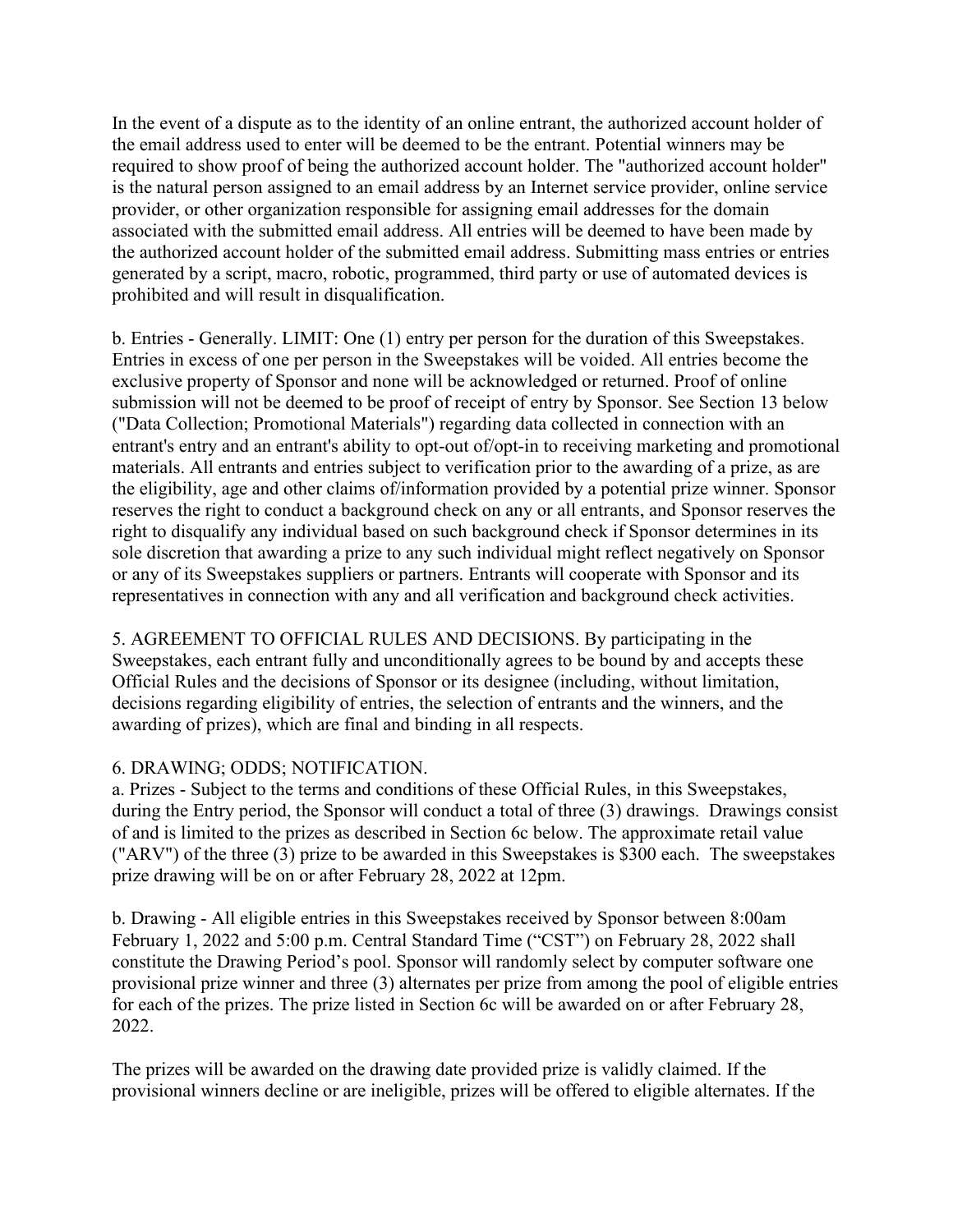eligible alternates are ineligible or refuse the prize, a second set of eligible alternates will be offered the prize. A maximum of three alternates per prize will be contacted in the prize award period. If the potential prize winners and three alternates each fail to respond or are ineligible, the prizes will not be awarded.

c. Prize details – All prizes listed below are included within the Drawing Period's pool.

St. Joseph Community Prize Package

St. Cloud Community Prize Package

Little Falls Community Prize Package

ARV: \$300 each, \$900 total

d. All Drawings Odds; Notification. Odds of winning a prize depend on the number of eligible entries received by Sponsor in this Sweepstakes. Further, odds of winning a specific prize depend on the number of eligible entries received by Sponsor in this Sweepstakes with respect to the specific prize. Each entrant selected as a potential winner must comply with all terms and conditions of these Official Rules and winning is contingent upon fulfilling all requirements. A potential winner will be notified by email or phone. Potential winners will be required to execute and return to Sponsor a copy of their driver's license or other government issued identification in order to claim his/her prize. If the potential winner cannot be contacted within two (2) business days of the first attempt to contact him/her, or if any prize or prize notification is returned as undeliverable, or if the potential winner is found to be ineligible, or if the potential winner does not comply with the Official Rules, then the potential winner may be disqualified and forfeit the prize and an alternate winner may be selected by Sponsor in his/her place at random from among all eligible non-winning entries received for this Sweepstakes for the applicable prize.

## 7. ALL PRIZES.

a. Prize Information. Subject to the terms and conditions of these Official Rules, in this Sweepstakes, three (3) prizes will be awarded. The ARV of all prizes to be awarded in this Sweepstakes is \$300 each. The prizes may vary from prize pictures and/or advertising used to promote the Sweepstakes. Any depiction of prizes is for illustrative purposes only. The prize is subject to the restrictions and conditions set forth herein. The prizes consist of and are limited to the elements stated in the prize description. Lost or stolen awards, gift cards, admission tickets or any other prize certificate will not be replaced.

Prizes are not transferable and may not be sold.

b. Prize - Generally. Prizes must be accepted as awarded, and prizes are awarded "AS IS" with no warranty, representation, or guarantee, express or implied, in fact or in law, made by Sponsor or for which Sponsor may be liable, including, without limitation, ANY IMPLIED WARRANTIES OF MERCHANTABILITY, NON-INFRINGEMENT OR FITNESS FOR A PARTICULAR PURPOSE. PRIZES ARE NOT TRANSFERABLE. No substitution, assignment, refund or transfer of a prize is permitted, except by Sponsor, who reserves the right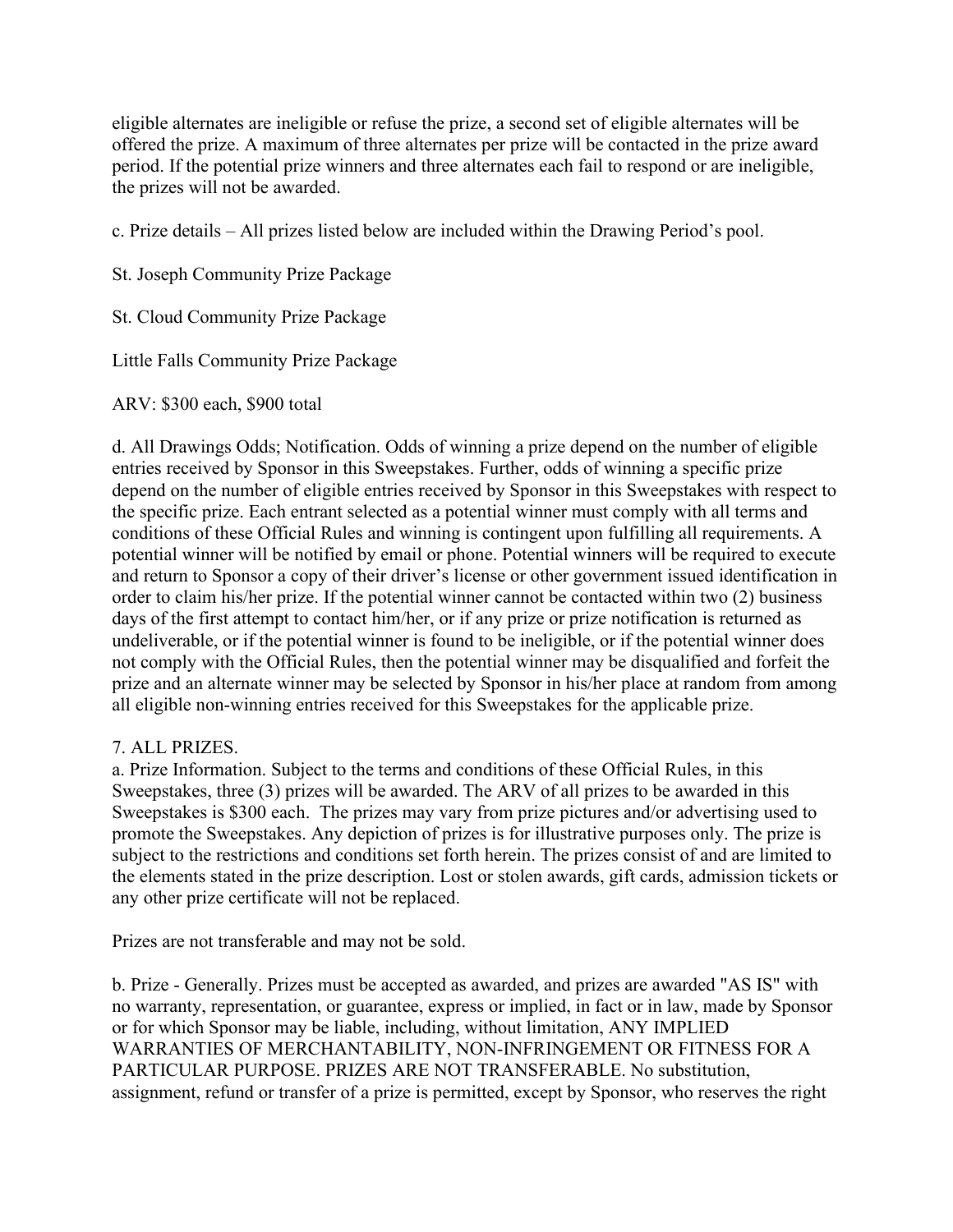to substitute a prize (or a component thereof) with another prize (or component thereof) of greater or equal value if a prize (or component thereof) is not available for any reason as determined by Sponsor in its sole discretion. Winner is solely and fully responsible for any and all costs, fees, taxes, assessments and expenses associated with prize award, receipt and use not expressly specified herein as part of a prize, including, without limitation, transportation costs, lodging/additional lodging, meals, gratuities, insurance, surcharges and other costs and expenses incurred by the winner and winner's guests in accepting and using the prize, including, without limitation, all international, federal, state and local taxes on the prize. A prize winner will be issued an IRS Form 1099 for a prize with an ARV of \$600 or more. Entrants waive the right to assert as a cost of winning prize any and all costs of verification and redemption or travel to redeem or claim any prize in this Sweepstakes. Gift cards, coupons and admission tickets are subject to the terms, conditions, limitations and restrictions thereof, and will not be replaced if lost, stolen or destroyed. All lodging must occur on consecutive nights. If required by Sponsor, each of the winner's guests must execute and deliver to Sponsor a Liability Release and a Publicity Release in the documents provided by Sponsor as a condition to use of any component of the prize; if the guest is a minor in his/her state of residency, the minor's parent or legal guardian must verify and confirm his or her agreement to the Liability Release and Publicity Release in the documents provided by Sponsor on the parent's or legal guardian's behalf and on the minor's behalf in order to attend and participate. Unused portions of a prize shall be forfeited and have no redeemable cash value. LIMIT: One (1) entry per person for the duration of the Sweepstakes.

8. PUBLICITY. Except where prohibited by law, participation in the Sweepstakes constitutes winner's consent to Sponsor's (and its designees', successors' and assigns') use of winner's name, biography, likeness, voice, photographs, video, opinions, statements, hometown, state and country for promotional purposes in any manner or media (including, without limitation, online), worldwide, in perpetuity, and without further payment, consideration, notice, review or consent.

9. GENERAL CONDITIONS. Sponsor reserves the right, in its sole discretion, to terminate, modify or suspend the Sweepstakes if, in Sponsor's opinion, there is any suspected or actual evidence of electronic or non-electronic tampering with any portion of the Sweepstakes, or if viruses, bugs, unauthorized intervention, fraud, technical difficulties or failures or any other factor beyond Sponsor's reasonable control corrupt or affect the administration, security, fairness, integrity or proper conduct of the Sweepstakes. In such event, Sponsor reserves the right (but does not have the obligation) in its sole discretion to award any or all of the prizes at random from among eligible, non-suspect entries received up to the time of suspected impairment. Sponsor reserves the right in its sole discretion to disqualify any individual it finds to be tampering with the entry process or the operation of the Sweepstakes or to be acting in violation of these Official Rules or in an unsportsmanlike or disruptive manner. Any attempt by any person to deliberately damage any website or undermine the legitimate operation of the Sweepstakes is a violation of criminal and civil laws, and, should such an attempt be made, Sponsor reserves the right to seek damages and other remedies from any such person to the fullest extent permitted by law. Sponsor's failure to enforce any term of these Official Rules shall not constitute a waiver of that provision or any other provision of these Official Rules.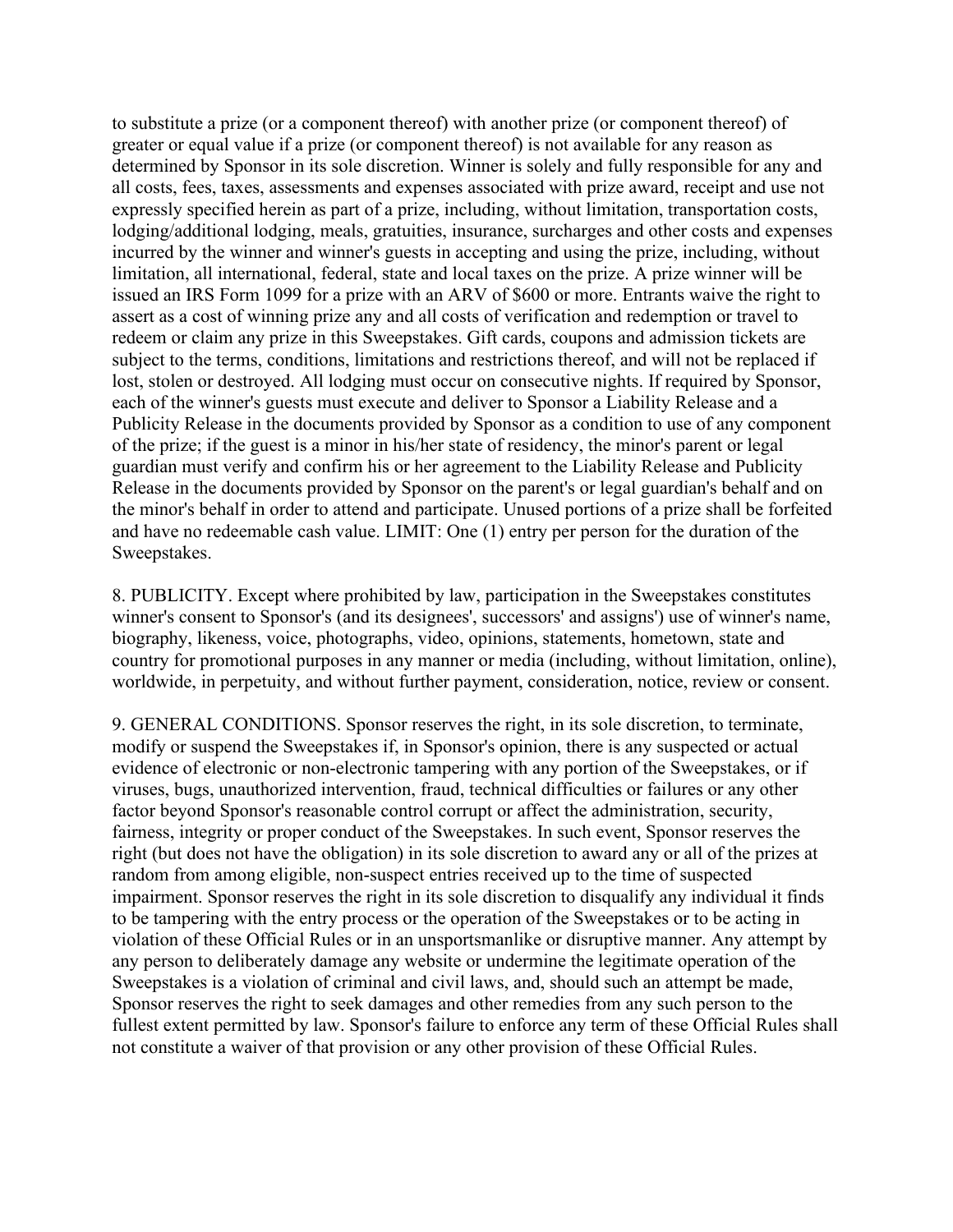10. RELEASE. By entering, each entrant forever and irrevocably releases and holds harmless Sponsor, its parents, subsidiaries, divisions and affiliates, and their respective agents, advertising and promotion agencies, affiliates, Sweepstakes partners and prize suppliers and all of their respective employees, officers, directors, managers, members, owners and agents from and against all claims, damages or liabilities arising in whole or in part, directly or indirectly, from entrant's participation and/or entry in the Sweepstakes and/or entrant's award, receipt or use of any prize awarded in the Sweepstakes.

11. LIMITATIONS OF LIABILITY. Sponsor is not responsible for: (a) incorrect or inaccurate transcription of entry information or late, lost, stolen, unintelligible, illegible, damaged, mutilated, altered, incomplete, misdirected entries or entries received through impermissible or illegitimate channels, all of which will be disqualified; (b) technical failures of any kind, including but not limited to the malfunctioning of any telephone, computer online systems, computer equipment, website, server provider, network, hardware or software; (c) the unavailability or inaccessibility of any telephone, mail, website or service; (d) unauthorized intervention in any part of the entry process or the Sweepstakes; (e) printing, typographical, electronic or human errors which may occur in the offer or administration of the Sweepstakes or the processing of entries; or (f) any injury or damage to persons or property, including but not limited to entrant's computer, which may be caused, directly or indirectly, in whole or in part, from entrant's participation in the Sweepstakes, or from viewing, playing or downloading any material from Sponsor's website, regardless of whether the material was prepared by Sponsor or a third party, and regardless of whether the material is connected to Sponsor's website by a hypertext link. The Sponsor reserves the right to cancel, suspend or modify the sweepstakes, if necessary, due to any technical problems, hacking, security breaches or other tampering.

12. DISPUTES. Entrant agrees that: (a) any and all disputes, claims, and causes of action arising out of or connected with the Sweepstakes, or any prizes awarded shall be resolved individually, without resort to any form of class action, and solely and exclusively in a federal or state court located in Ramsey County, Minnesota; entrant submits to sole and exclusive personal jurisdiction to said courts in the State of Minnesota for any such dispute and irrevocably waives any and all rights to object to such jurisdiction; (b) any and all claims, judgments, and awards shall be limited to actual out of pocket costs incurred, including costs associated with entering the Sweepstakes but in no event attorneys' fees; and (c) under no circumstances will entrant be permitted to obtain awards for and entrant hereby waives all rights to claim punitive, incidental and consequential damages and any other damages, other than for actual out-of-pocket expenses, and any and all rights to have damages multiplied or otherwise increased. SOME JURISDICTIONS DO NOT ALLOW THE LIMITATION OR EXCLUSION OF LIABILITY FOR INCIDENTAL OR CONSEQUENTIAL DAMAGES, SO THE ABOVE MAY NOT APPLY TO YOU. All issues and questions concerning the construction, validity, interpretation and enforceability of these Official Rules, or the rights and obligations of entrant or Sponsor in connection with the Sweepstakes shall be governed by, and construed in accordance with, the laws of the State of Minnesota, without giving effect to any choice of law or conflict of law rules of provisions (whether of the State of Minnesota the United States, or any other jurisdiction), which would cause the application of the laws of any jurisdiction other than the State of Minnesota.